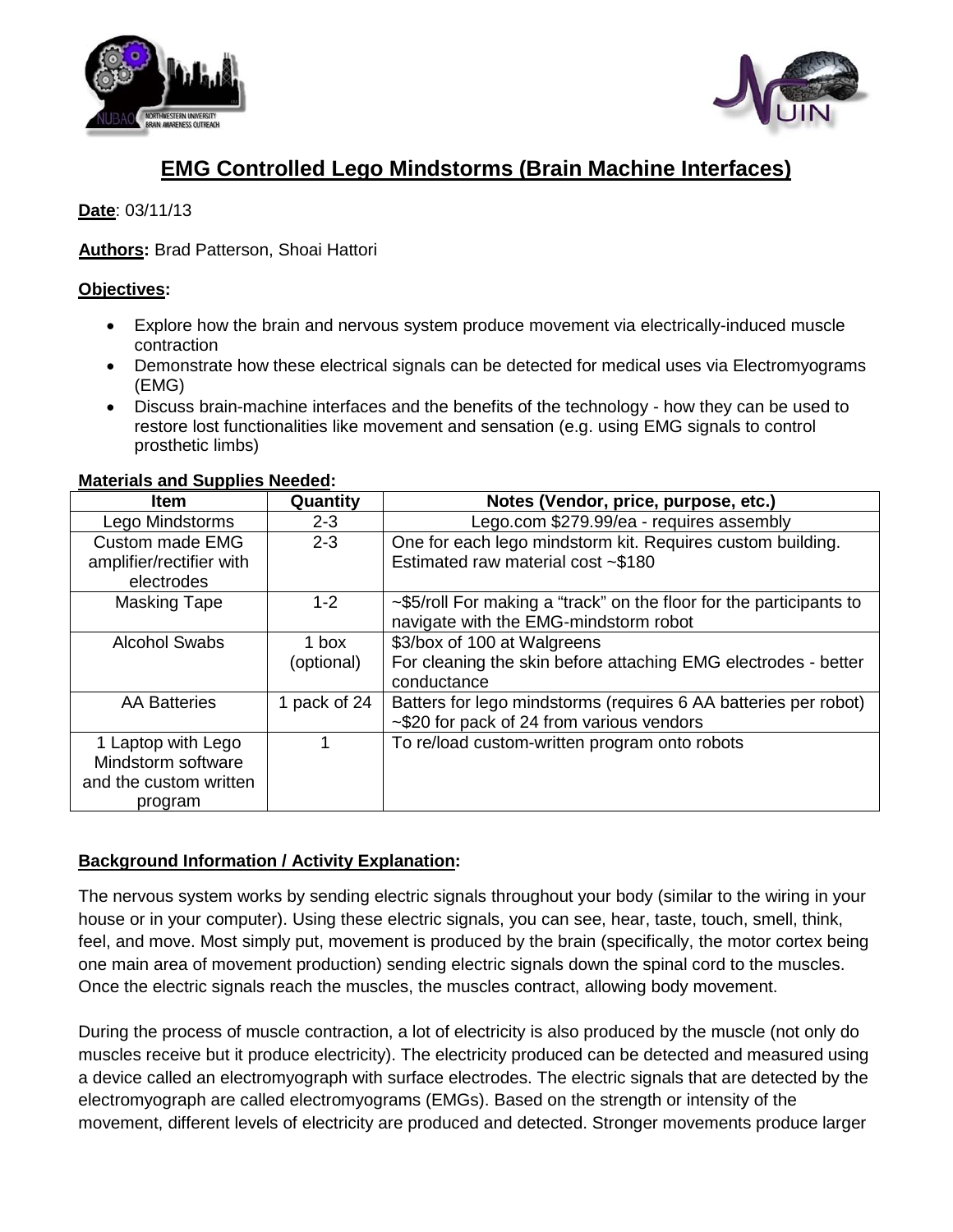electrical signals, while weak movements produce small signals. EMGs are commonly used in research for studying strength of movements, biomechanics, and the nervous system. EMGs are also used to diagnose different neuromuscular disorders and diseases (for more info: [http://en.wikipedia.org/wiki/Electromyography\)](http://en.wikipedia.org/wiki/Electromyography).

More recently, EMGs have been used to develop **brain machine interfaces** which is a direct communication pathway between brain signals and an external device. They are aimed at assisting, augmenting, or repairing human cognitive or sensory-motor function. For example, a lab at Northwestern University has developed technology that is able to detect EMG signals and use that to control a prosthetic, robotic arm (Targeted Reinnervation), benefitting amputees that have lost an arm. For more info about EMG-based brain machine interfaces and targetted reinnervation: <http://www.youtube.com/watch?v=We9O1CJusAU> [http://www.youtube.com/watch?v=T6R5bm6qx2E;](http://www.youtube.com/watch?v=T6R5bm6qx2E) [http://www.ric.org/conditions/po/services/bionic/\)](http://www.ric.org/conditions/po/services/bionic/).

In this activity, we will detect EMG signals from participants' muscles while they flex their arms and use the EMG signals to control the wheels of a Lego Mindstorm robot (i.e., flex right arm, right wheel moves. Flex left arm, left wheel moves).

# **Procedures:**

Pre-Activity steps:

- 1) Using masking tape, create a track on the ground with a configuration containing various left/right turns.
- 2) Assemble lego mindstorm robot basic configuration in the Lego instruction manual is sufficient.
- 3) Plug one end of the gray ribbon cables into ports 1 & 2 on the Lego Mindstorm Brick.
- 4) Insert the other ends of the gray ribbon cables into the two ports on the amplifier.
- 5) Connect EMG electrode leads to amplifier.
- 6) Turn on the Lego Mindstorm Brick by pressing the orange button.
- 7) Navigate to "My Files > Software Files > SelfCalEMGCar" [orange button="enter", black button="back"] – the software should already be downloaded.

Steps during activity:

- 8) EMG electrodes are equipped with a Velcro armband. Place armband end on the subject's biceps (ventromedially). Place ground finger lead on the subject's thumb.
- 9) Repeat for other set of leads on the other arm. DO NOT CLEAN LEADS WITH ALCOHOL. Optional: if subject's arm is oily, clean skin with alcohol swabs. Let alcohol evaporate before attaching EMG electrode leads.
- 10) Turn gain on amplifier to max.
- 11) Place robot upside down so that the wheels are pointed up and press "run" on the Brick (orange button).
- 12) Test to make sure the robot is calibrated and responds appropriately to the EMG signals Adjust the gain down as needed such that the wheels barely respond (if at all) when the arm/muscle is relaxed, but does respond well (moves well) when muscles are flexed.
- 13) Once calibrated, place Lego Mindstorm robot on the ground with the wheels down.
- 14) Allow subject to control the robot with flexion/relaxation of their muscles Have them try to follow a track on the ground that is laid out with masking tape as fast as they can.